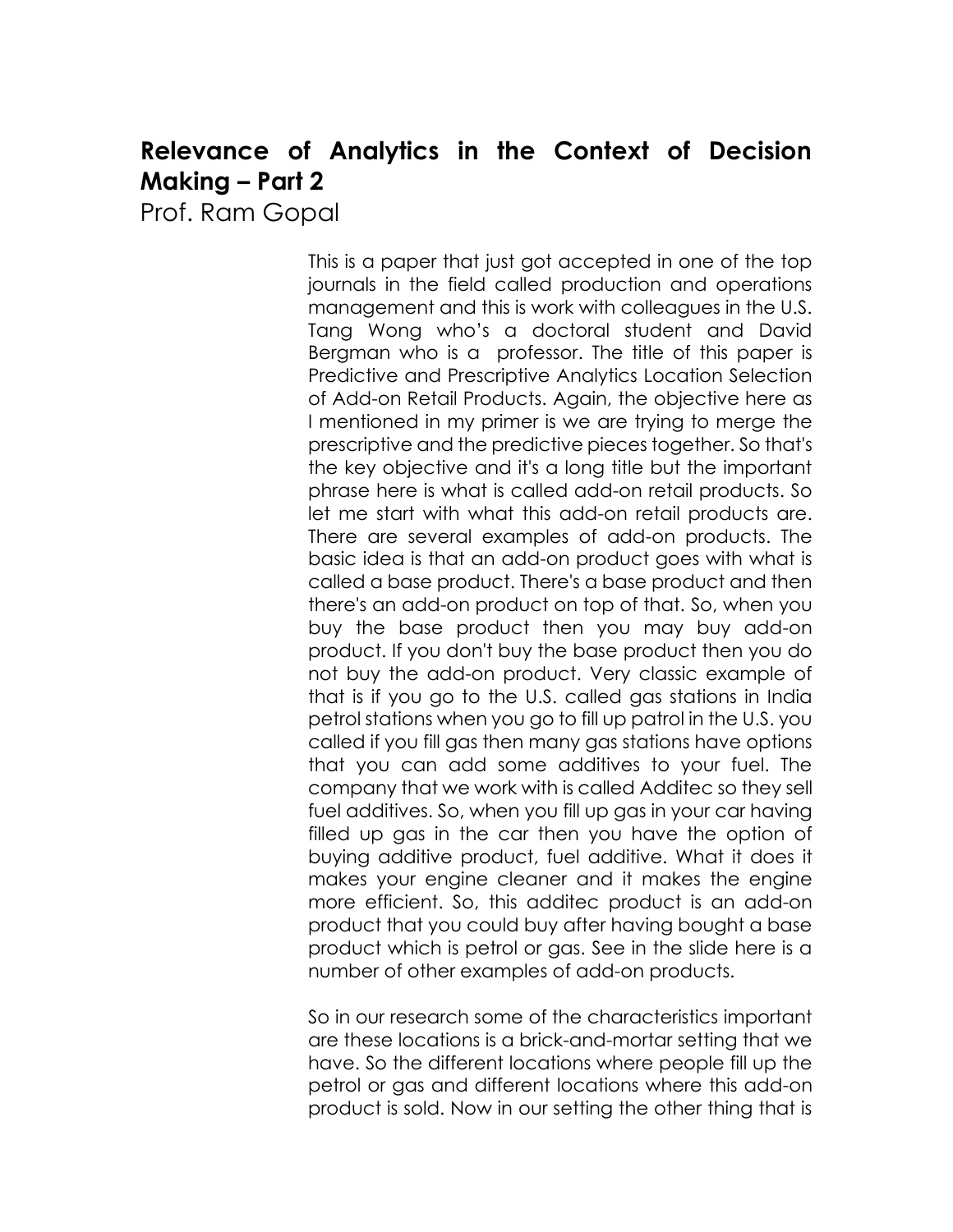important to know is that the seller of the base product is not the same as the seller of the add-on product. So the base product in this case petrol is sold by one organization, the add-on product , this Aditech is sold by another organization. So that's the basic setting and this industry partner that we worked with has over 1,200 locations all across the United States and for our research we looked, we chose two regions and I'll explain in a bit as to why we chose these two regions. Region one on the left hand side has 89 existing sites and region two on the right hand side has about 146 existing sites. And these two regions are about 600 miles thousand kilometers apart. Now the business objective for the industry partner was they were looking to expand and they wanted a location expansion strategy from us. So in the figure the ones in the green are the existing locations. These are existing gas stations where they sell Aditech products. The circles in red are other gas stations that are available and they do not sell the addon product there and they're looking to figure out which of these candidate new locations that they should expand to. So that's the fundamental question. Now there's a lot research in location planning and what is different about our work is two things. One is we are focusing on add-on products. Much of the literature in the past has not done that. The second thing is the combining this predictive and optimizing framework. The prediction comes in terms of trying to predict sales in this new locations and the prescriptive part comes in terms of having predicted in all these locations which of those locations would be the best maximize my sales. That's the prescriptive piece.

Obviously if data is central to any analytics initiative. In our case, we have data from our industry partner. In the existing outlets these are the gas stations we are currently selling additive product. We have sales about the base product, the base product incorporates petrol, gasoline. So that's G and in fact we have access to each individual transaction that happens in that location. So what we did essentially was to aggregate that to the total sales of gasoline for one year and also the existing vacations we have sales for the add-on product which is Aditec.Now along with this we felt that it's important to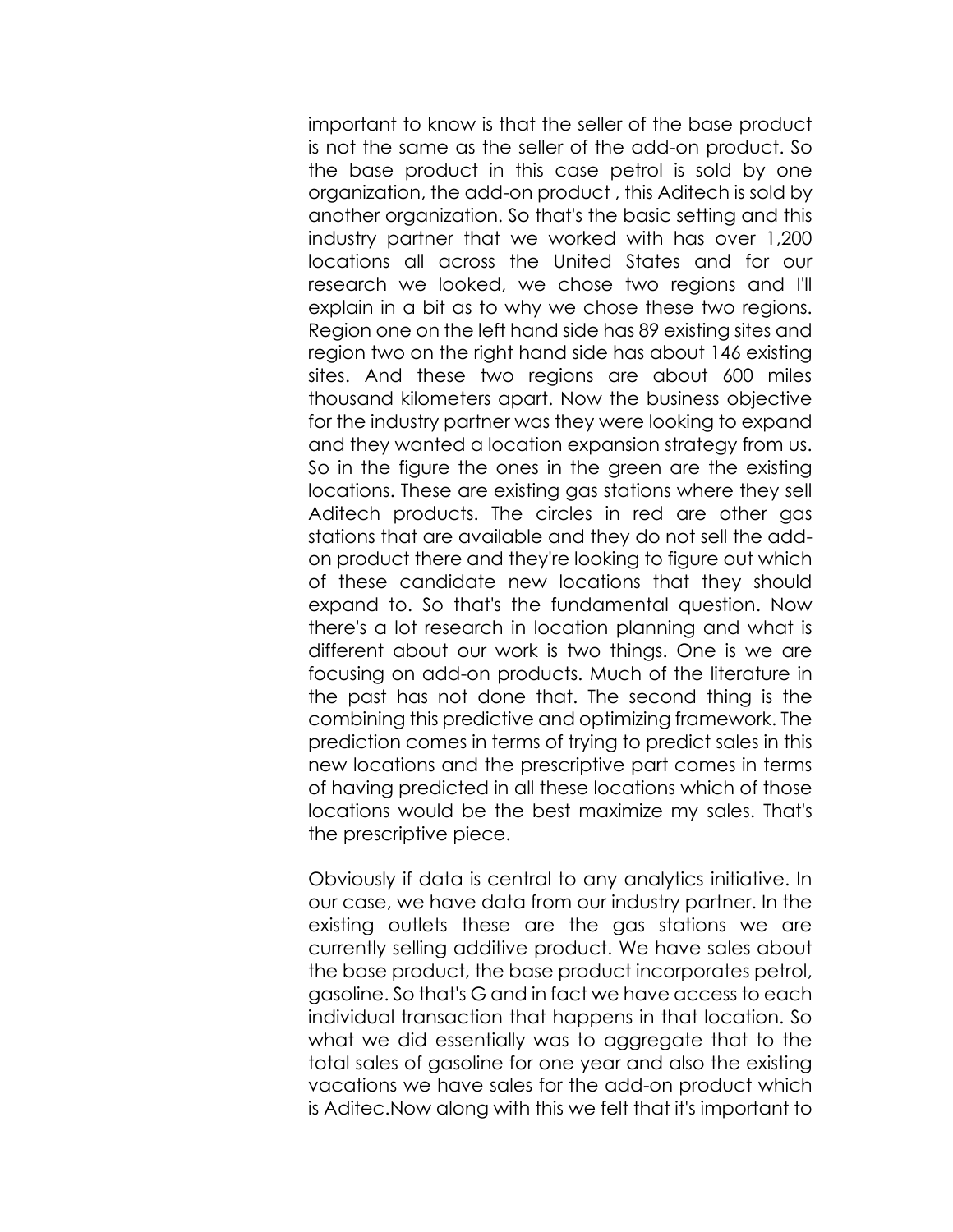also look at the location demographics. It's not just how many, how much your sales are, the location also matters. This is an example of where you need external data. You will recall I mentioned that for many analytics initiatives having only internal data might not suffice. You need to add that, you need to add that external data to complement that. So in our case we have information about location; latitude longitude and also demographics, demographics for that location and in terms of demographics we had access to lots of data but we chose to just stick with two one is income in that location and population in that location.

So that's the data we have for existing locations. For the locations, the candidate locations these are other gas stations where I do not currently sell but I'm looking to expand to them possibly. For them you obviously have data on the location and demographics. For the base product sales. So here's another petrol station. I can actually go find out what the sales are but what we did was for our research purposes we did not go and ask them but rather we simulated. I will explain why we did that. And then in this new candidate locations my first objective would be if I would expand in that location I need to be able to predict my sales. That's the predict piece of it. And some summary statistics about these two regions. In region one the distance, average distance between locations was about 34 miles and for region two the distance was a little longer about 163 miles apart.

Now this is a retail setting where there are these retail outlets in different locations. When you have a setting like that one of the first question that comes up is what's called spatial autocorrelation. Spatial autocorrelation basically talks about fact that the sales that I would have in my location not only depend upon the features of my location but also who my neighbors are. This becomes important in lots of retail settings. For example often times you may wonder in many cities around the world all the jewelers they tend to be close to each other in one district. It could be a jewelry district or diamond merchants would be in a one district called the diamond district. Same thing happens for textile and so on. Those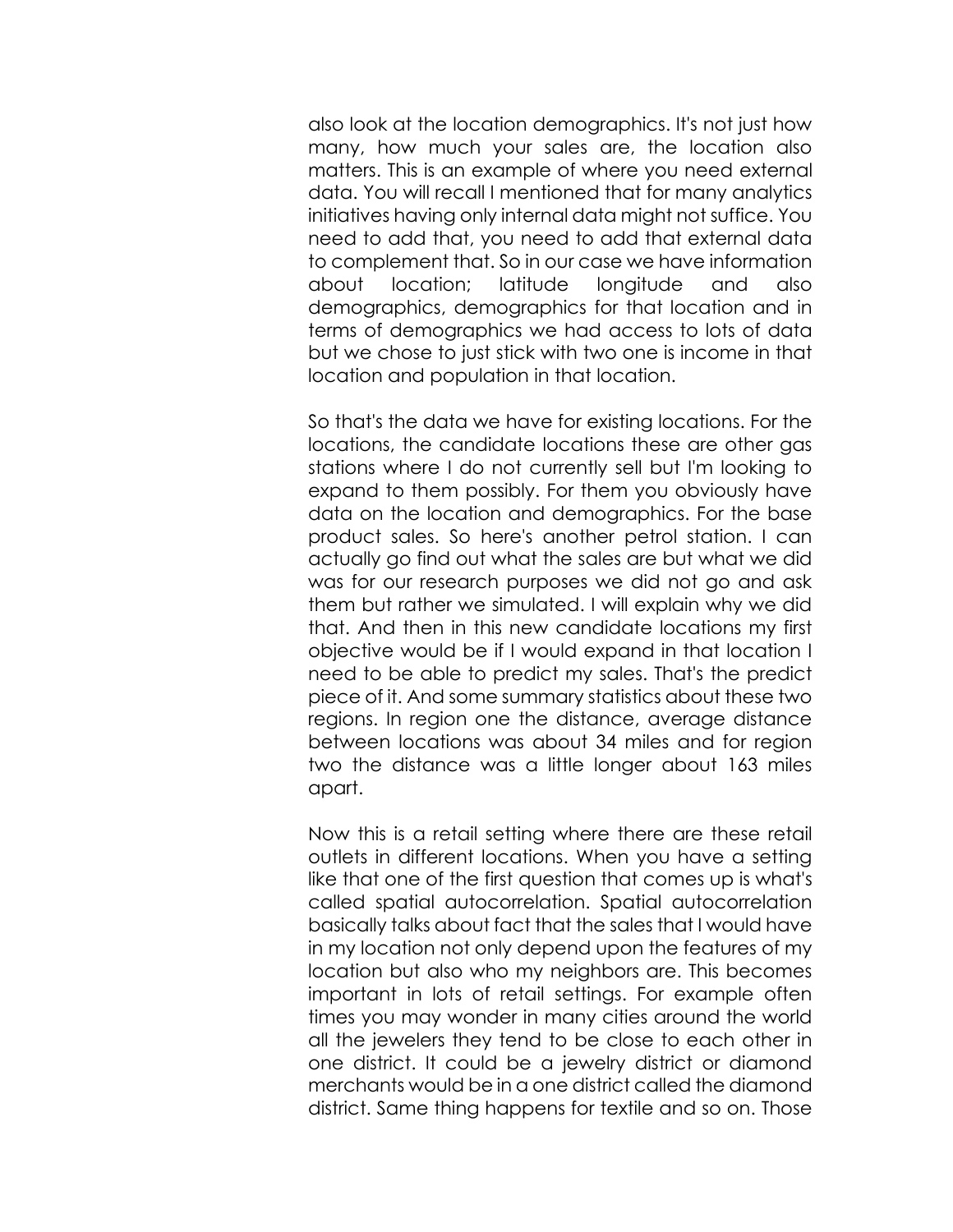things happen because of autocorrelation. Sometimes there is a positive autocorrelation that is if I look at myself close to a competitor that actually helps my sales and sometimes the autocorrelation could be negative where if I'm too close to my competitor they might take away my sales. I would rather be further away. So one of the first questions you always ask is that is there spatial autocorrelation and how strong is that. That impacts both my prediction. It also impacts my prescription or my optimization. So there's a test called Moran's I test. It's if you are familiar with the concept of correlation an example is people often say that your income is correlated to the education levels, years of education you have. How do you test that correlation? Essentially you have two columns of data. One column of data on income. One column of data on years of education. Then you start to look to see if when your education levels are high your income levels would tend to be high or not. So based on that either they have a positive correlation or a negative correlation and something similar here. If on location to my neighbors also have if I have high sales but my neighbors also tend to have a higher sales. so that's the basic test. So we did Moran's I test and what we find is really interesting. So as I mentioned before there are two regions. In region one there was no spatial autocorrelation. In other words the sales in a particular location simply depend upon that location, that store's characteristics not the neighbors. Whereas in region two there is a pretty significant, pretty strong spatial autocorrelation. That becomes important. Now in terms of a predictive, prescriptive framework there's two steps. One is to build a predictive model then second is to select the right locations to expand to. Now if there is a spatial autocorrelation what that means is if I want predict sales of the particular location if there is spatial autocorrelation I also have to look at the neighbors. That is what this WG is, it's the weighted average of sales of neighbors. If there is no spatial autocorrelation then neighbors don't matter. It's just myself.

Prediction. 3 colleagues, we talked about number of different issues that one ought to be careful about in building predictive models. For us variable selection was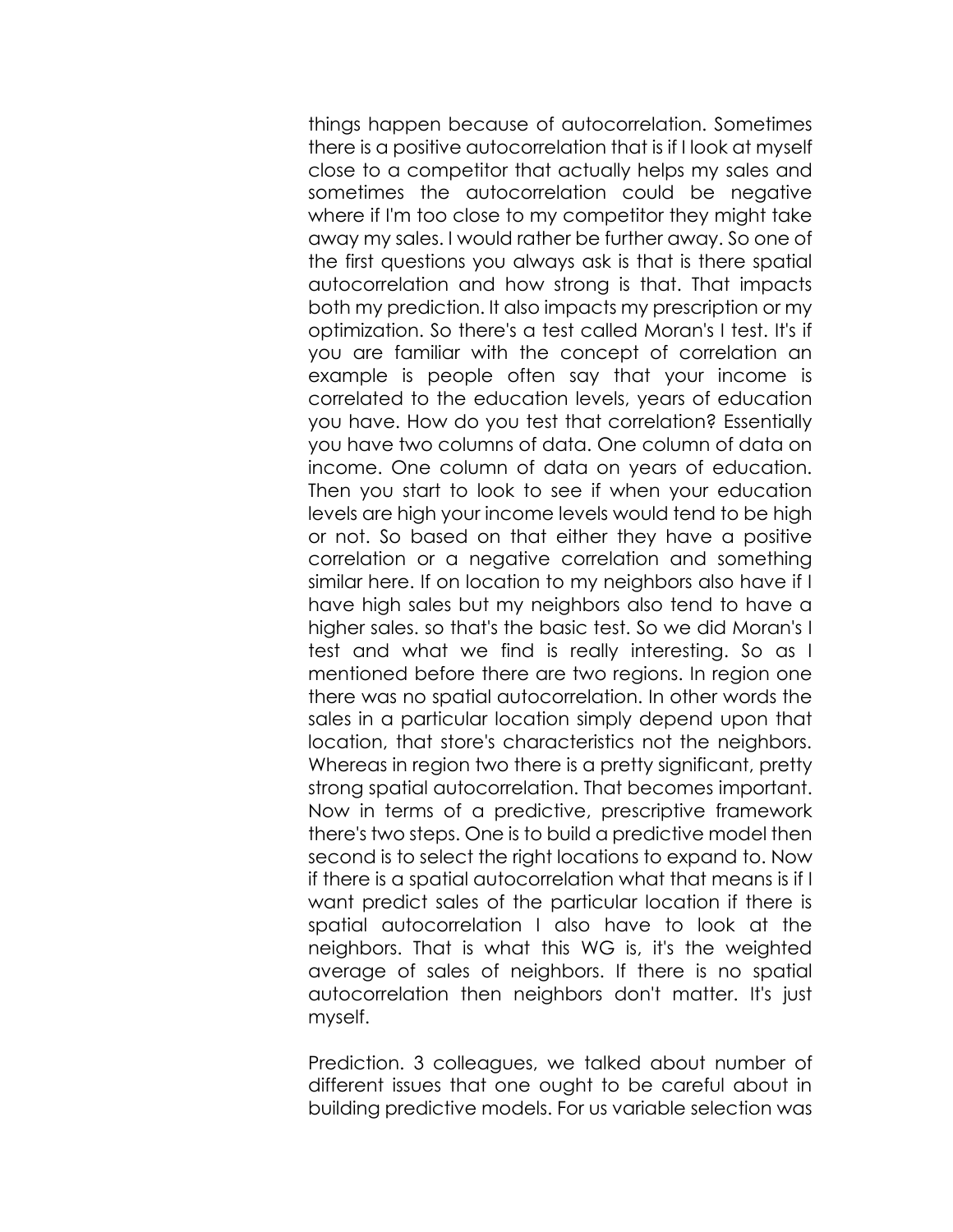not a big issue because there are only a few variables. We simply had data about the base product sales and demographics essentially. So there's not too many variables. There's no need to further pare it down.

Now we had to make some interesting choices about model selection. To recall there are hundreds of different types of models for prediction but in our case because after we finish our prediction we need to build a model, a prediction model. I am sorry, a prescriptive model. Now to build that prescriptive model we need our prediction model to be close form like an equation. If it is not an equation then you cannot really optimize that. So we were forced to restrict ourselves to only those prediction models that are in closed form. That basically means we could only use essentially linear regression models and support vector regression and I mentioned what these two things are.

So we could not really use things like neural networks or decision trees or other models. There are two regions. There have been two predictive models. The question is which model do well. What we find is really interesting is that the model that does the best is what is called the radial kernel support vector regression. This has some non-linearities in it. So essentially what it tells us is that in both the regions there is non-linearity in it. In other words the relationship between the base product says that demographics and the neighbors on your predicted sales of add-on products tend to be intricate. It's a little complex. There's some non-linearity in hand in it and this predictive model captures that sense of non-linearity. We also ask the question okay we cannot use some other models because we cannot optimize but what if we use them? How well will they perform? And the answer here is that is for region two they will perform very poorly. Our model support vector regression is the best model. In region one again the same thing it's a little better here but still even if you use, if you compare with neural networks or with decision trees the model that we picked support vector regression with radial kernel and that was the best model. Now we have a predictive model. What do we do then? What's the next step? How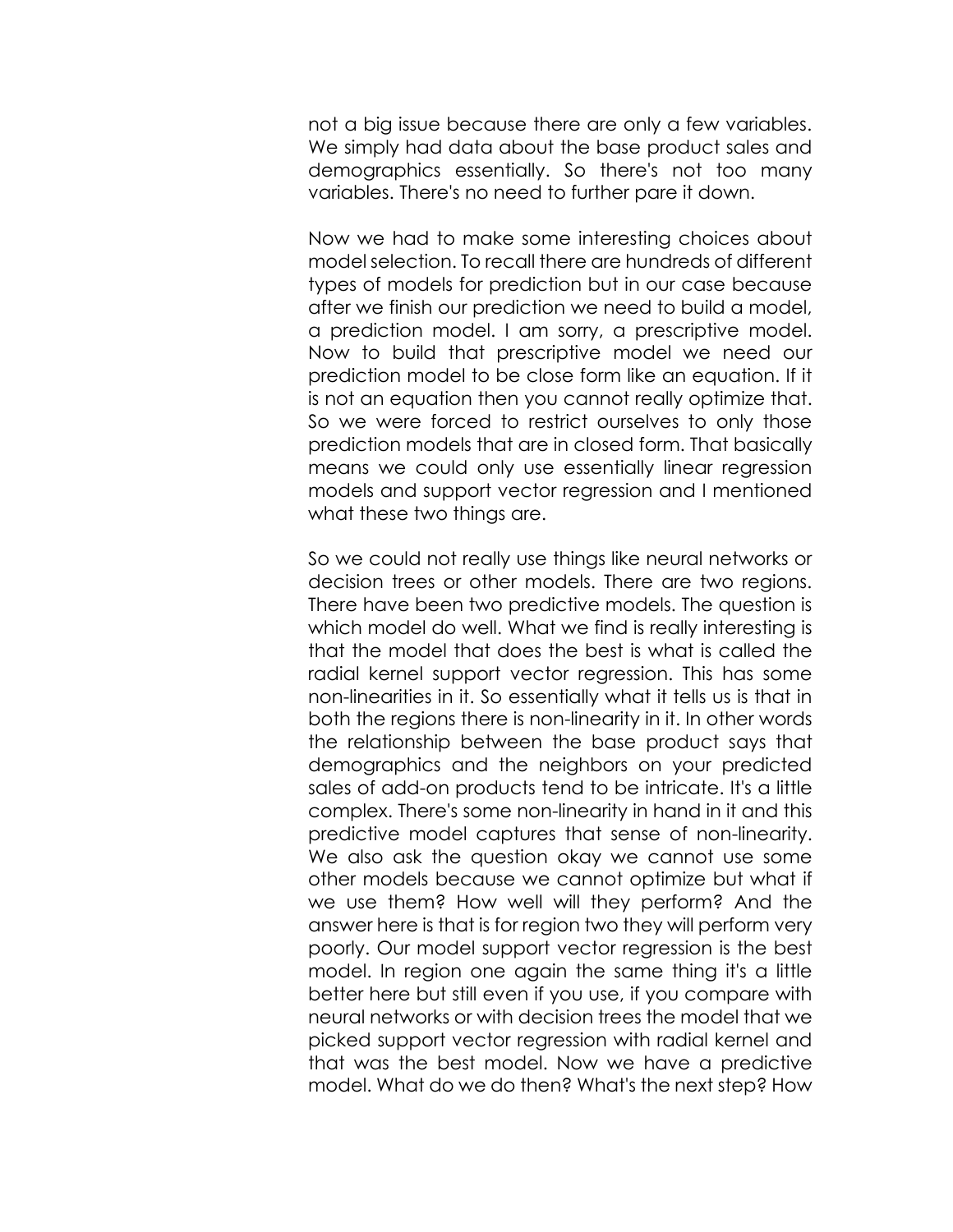does that help me in terms of my key question which is which location should expand my business to?

So the first step is you take all the candidate locations and you try to predict if I would expand to this possible location what would my sales be. Now to do that I need my base product sales in this candidate locations. As I mentioned before one simple option is to go to those candidate locations and get information about what the gasoline sales were, what the petrol sales were. Our industry partner did that but for the purpose of our research we wanted to simulate that and the reason to simulate that is you want to see under what conditions does the model does well, under what conditions does the model not do well. So we simulated that. So when we did the simulation we used a normal distribution to create, to simulate the sales in all of these locations. Now one thing we did was we tried different simulation settings and we varied the standard deviation. The variation of the distribution. Now if you're not mathematically inclined what that means is that when the standard deviation is large what that means is when you try to simulate sales in other locations what you essentially do is in some locations they'll be large sales. In some locations the sales will be very small. In other words if the standard deviation is high what you will find is that amongst the locations I'm looking at some will have large sales, some will have very small sales. and if the standard deviation is small the sales seem to be similar across all the location. Now when the standard deviation is large where you have some locations with large sales of the base product and some locations with the smaller sales problem becomes trivial right. Obviously you would go to locations there the gas sales are large. So when the standard deviation is large you expect the problem to be easy to solve. It's when the standard deviation is not so large the problem gets tricky. That's where you need to use your optimization. Again it's somewhat mathematical. I will not go too much into the details but the idea is that I have S locations where I'm currently selling the add-on product and I'm looking to expand to K locations and the objective is I want to pick those key locations to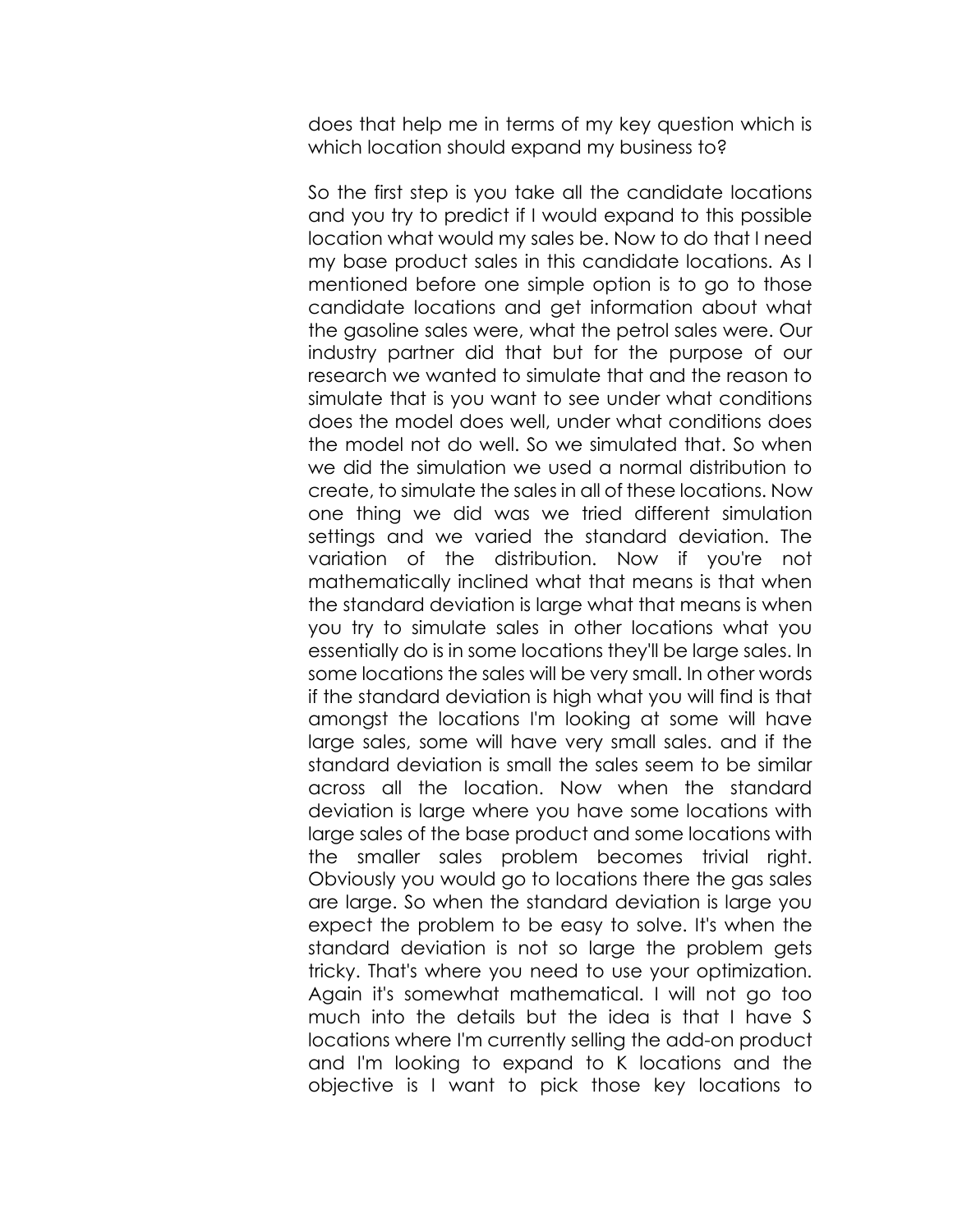maximize my F my F is my predicted sales overall. So that's the basic core objective.

Now depending upon what kind of a model that I use and depending upon whether there is spatial autocorrelation or not the model can be as simple to solve or complicated to solve. In the case that there are no spatial effects there's no spatial autocorrelation in many ways the problem becomes pretty simple. And this is a mathematical optimization model. Just to give you a sense of what this says my XI's are my decisions. Should I open in location I or not. The current location just set up as SI1 because I already have, I already sell in those locations. For sites Q these are the ones I'm looking at my candidate locations, my XI could be either 0 or 1. if it is 0 that means I'm not going to expand there. 1 means I'm going to expand there. There is constrain called summation XI is equal to K that means that I'm looking to expand to K locations and I want to find out what are the K best locations to expand. My objective is to maximize my sales which is LI times XI. When XI is 0 that means I don't use that location then there's no sales. when XI is 1 LI is the sales that I expect. Where does LI come from? LI comes from my prediction model. Simple for regression; more complicated for support vector regression.

Now if there's no special effects this is actually a pretty simple problem to solve from an optimization point of view. Essentially all you would do is for each of the locations that you are considering predict the sales. what would be my add-on sales in that location using our prediction model. Then once you have the predictive sales for all the locations you simply pick the K locations that have the highest sales. done. Those are the best locations to expand to. That's an easy problem.

When the special effects which happens a lot that's when it gets complicated. Why does it get complicated? It gets complicated because my prediction if I open in a particular location how much sales can I expect there depends upon whether I chose one of the neighbors or not. If I choose one of the neighbors sales will be different than if I didn't choose the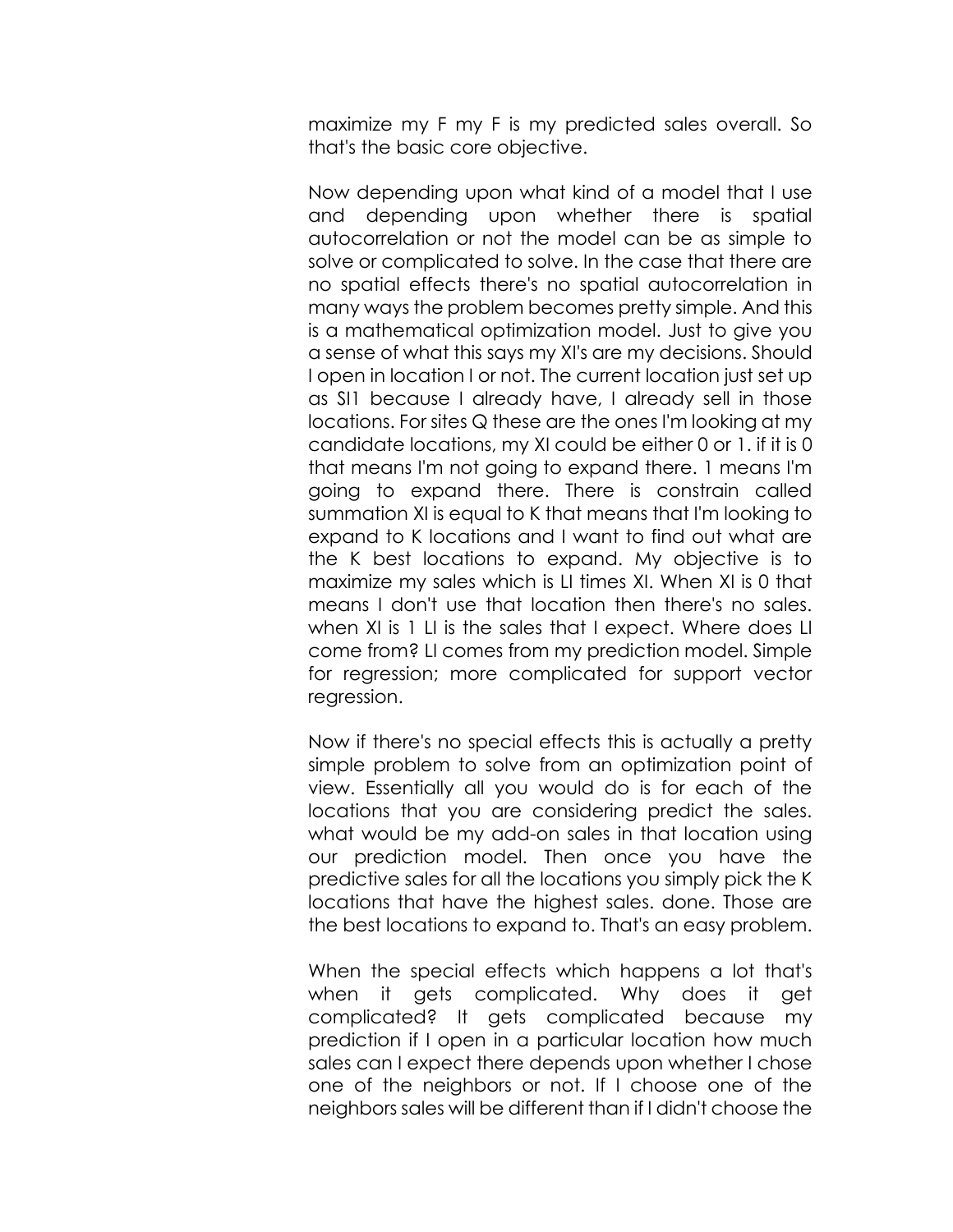neighbors. So I can make these decisions independently or if I say it will be I have to do them jointly. And that's what creates all the complications. So here the sales depend not only on the location but also the neighbors where else am I going to expand to.

So this creates a ton of complications and this in fact is called cardinality-constrained optimization problem. It is pretty hard to solve. So when the problems become hard let's call NP-hard non-polynomial then typically come up with some kind of a heuristic approach. A solution that is not the best not optimal but based on the logic it should perform well and heuristic approach is pretty simple. Heuristic approach essentially was instead of looking at expanding to all K locations at the time just start with one. Pick one site and then pick the next site and then pick the next site. So that's how we do it and it is not optimal but in general heuristic approach even they're not the best did pretty well.

So in terms of performance. How well did our methods perform? The first thing it I should do is to explain the metric. When you say better by what measure, by what metric. So the metric we use is the following. Let me explain that with the simple example. Let's say the current sales in the existing site is 80. That's my current sales and suppose I'm looking to expand at 10 locations. Their baseline strategy if they did not have this prediction they did not have this optimization model they're just going to go with simple common sense what would they do. The baseline approach which is a naive approach which doesn't use any analytics is simply to say that look I have this 50 possible locations. Let me go to the look into expand it 10 sites or the 50 if I need to pick 10 let me pick 10 with the highest gasoline sales. higher gasoline sales should mean higher add-on sales. so I am just going to pick the top 10 in terms of their base product sales. so that's the baseline approach. Now suppose you go with that. Then let's say you would go then from ED that's current sales to 100. That gain of 20 is because you're expanding. Now suppose you say that instead of using this baseline naive approach suppose let's do prediction let's do optimization and if you do all of that and let's say the sales now become 110. So you're going from 80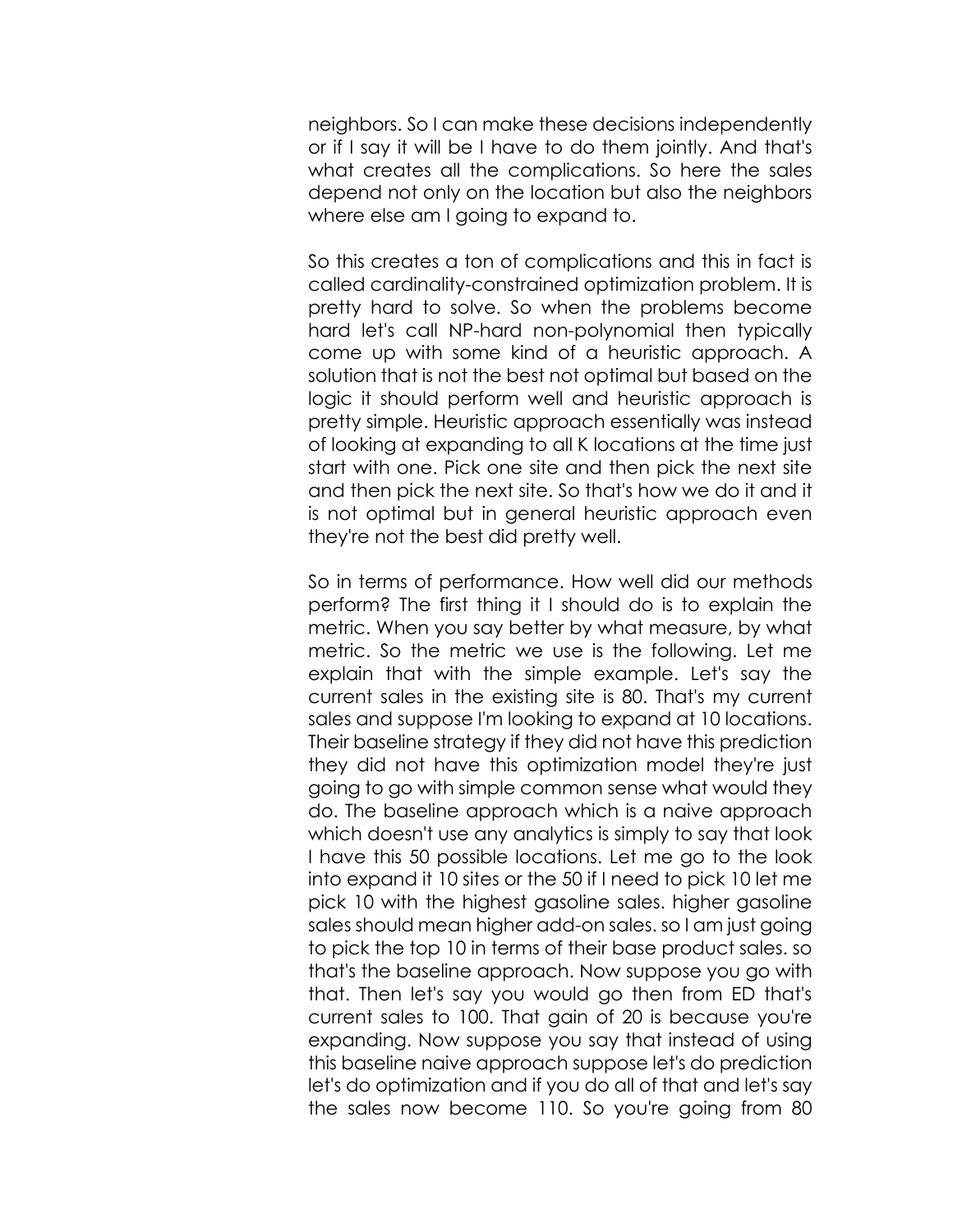which is no expansion to 100 which is expansion but with no analytics but with analytics you go from instead of 100 you go to 110. So the gap from 100 to 110 is the additional value that you created because of analytics.

So our metric is that expansion, simple expansion gives you 20, 80 to 100. Analytic is taking you from 100 to 110 that's 10. So the value of analytics is 10 over 20 which is 50%. So that's kind of the metric. So and the results you see in the table here. What you see here is therefore both region one and region two. In all cases the results are positive. Again what I should emphasize here is that these are results purely from analytics. There's nothing else you did. What you did was to predict, predict well and you optimize, you optimize well. By doing that you realized significant gains and in fact a couple of other points I should make here is that for region two, region two is where there is spatial autocorrelation if your expansion strategy is to create lots of new locations that's when the gains become larger and larger and larger. And as I mentioned before as the uncertainty goes up like standard deviation was from 2 to 4 to 6 then performance gains drop a little. Again the reason for that is the uncertainty is high then you end up with having some locations in the large sales some location small sales. there the problem is a bit more, more trivial. This visually you can see this as well. So on the left hand side the blue dots are the ones that you would choose. If you're just going with baseline strategy and no analytics. On the right hand side is if you use analytics right and if you expand these are the locations you would go to. As you can see there are significant differences. In fact there's a location here which I'm highlighting here that you would use just because that's a location with large gasoline sales that you would not use if you use analytics. So analytics gives you more intelligence and so that it gains a larger. Then visually same thing happens with the region two as well. There are locations that you pick here that are large gasoline sales that analytics tells you do not pick that and that happens because of both demographics and also because of spatial autocorrelation which it accounts for.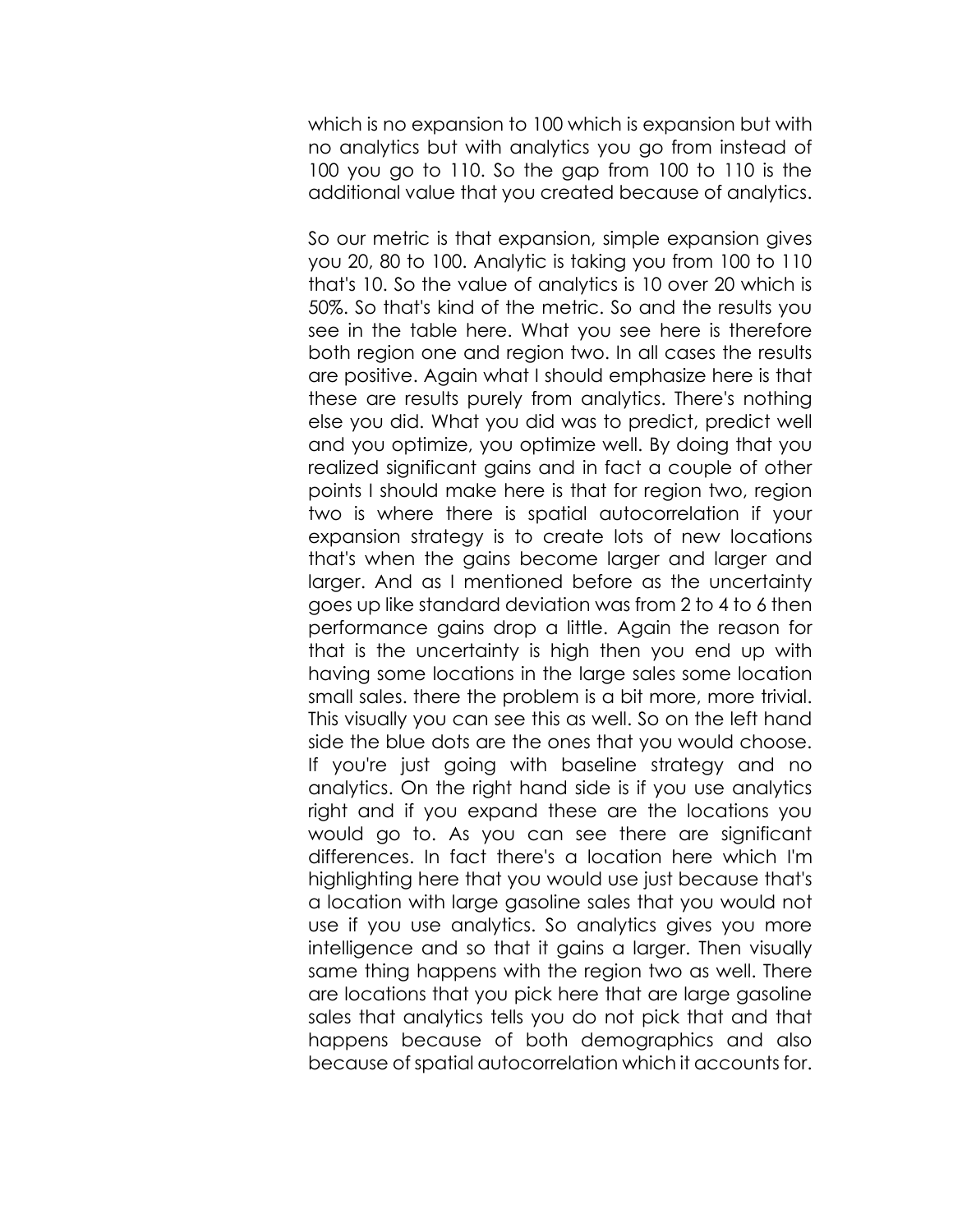We did some robustness in all cases. The models performed well. It's the last slide. Closure, essentially what it says is that this whole approach of predictive, prescriptive framework to solve your business problems can yield significant value especially on this spatial autocorrelation if you have a large-scale expansion strategy. Anyway that's where we are going to end here and at this point in time I going to stop sharing my screen and see if there any questions.

It looks like there's another program question. I'm just going to read the question out. It says what is the average GMAT score required to apply for the program? Again that's a I do not personally know the answer to that but it's a question that can be answered by the program itself. A few questions. One is please explain the baseline versus the predictive model equation in the context of my research? Well the baseline, so in our case the baseline is simply there's no prediction with the baseline. So if the decision to make is I want to expand to 10 new gas stations which station should I pick. The baseline approach would simply say that you look at all available gas stations and look at the sales pick the 10 largest, pick the location to the ten largest gasoline sales. that's a baseline model. The prediction model comes from the support vector regression which was the best model. So that tells you what are the sales in each of the location then you do the optimization. It tells you what are the 10 best locations to buy and those 10 best locations might not be the same 10 best locations that come from the baseline model. In fact they are different.

> Okay. The next question is a more technical question. How do you ensure spatial autocorrelation is not biased with non-normal data? How do you sanitize the data? I'm not exactly sure fully understand the question. To compute spatial autocorrelation you do not need the assumption of normality for the data and in terms of sanitizing the data essentially we had sales in each of the locations in the neighbors and we have a distance metric which is basically gradient distance between locations and that should enable us to compute the spatial autocorrelation. Again I'm not exactly sure what the question is. Okay. The next question is what methods were used to simulate sales? Please come again on that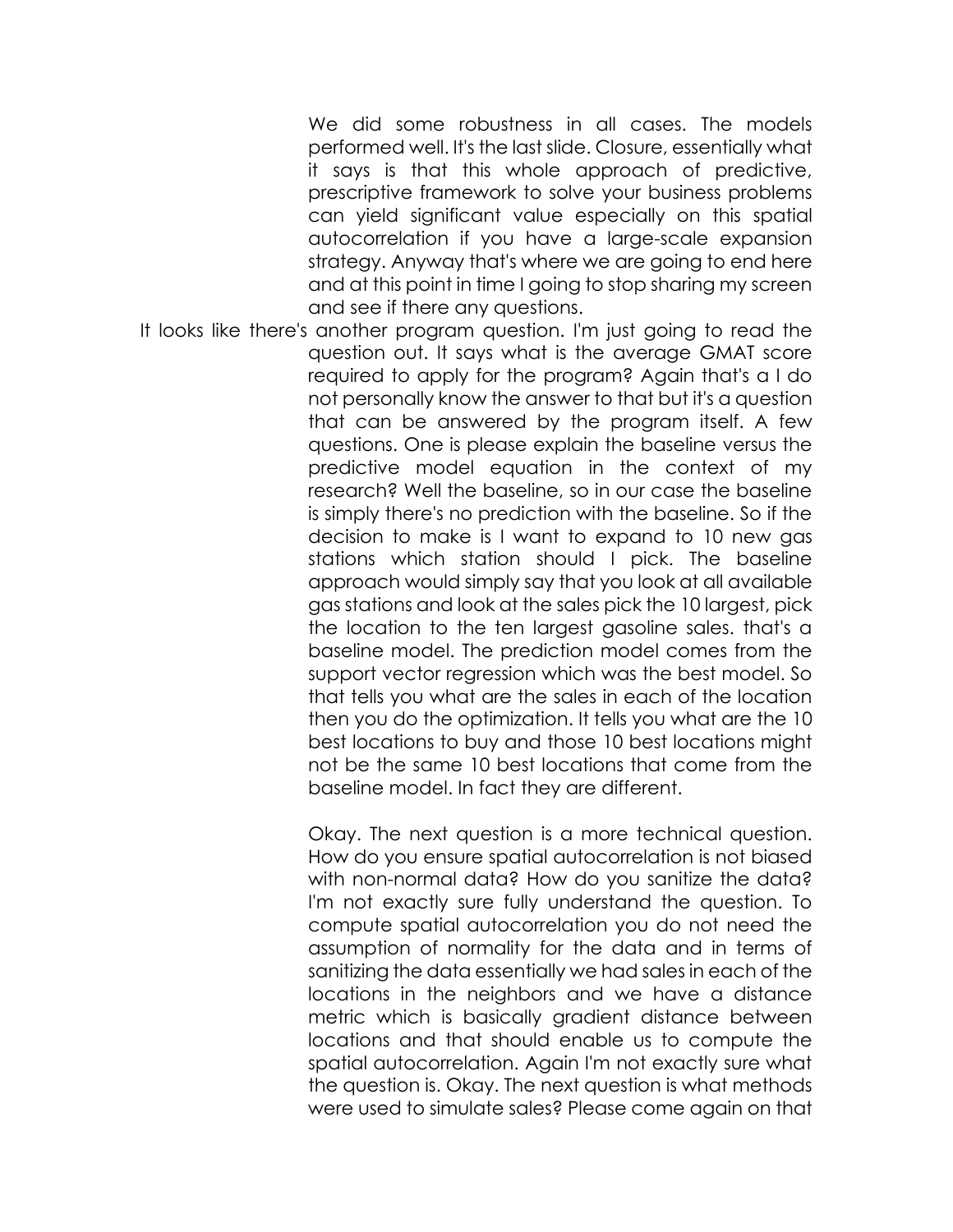whether standard deviation being higher is good or bad? What methods were used to simulate sales? Again we try to simulate sales on candidate location. The candidate locations what are the baseline gasoline sales. as I said we could ask them but we didn't. So we estimated it. So the way we simulated is to use basic Monte Carlo simulation which is a it's a normal distribution. So we take all the existing sites. So we have the data on those sites and then we compute the mean and we take that mean and we go to new locations we assume that on average the sales are the mean. And then the standard deviation. When the standard deviation is high that means when you randomly pick values from a from distribution with the large standard deviation the numbers that you would get tend to be either large or small. So that's essentially what happens. So when the standard deviation is large when you randomly pick the sales of these locations some numbers will be large some numbers will be small. What does that mean that means that in some of the locations of gasoline sales will be large. In some locations they'll be small. So the problem becomes more easy because when you have some locations with large sales you naturally tend to pick those not the ones with small whereas if the standard deviation is smaller then most of them will have very similar sales. then you have to study auto correlation, demographics a lot more closely that's where it gets more complicated.

You next question is can you please advise what are the few best industry standard methods to deploy predictive models into production? I'm not exactly sure what are the few best industry standard methods. I'm not exactly sure I don't know if you're talking about what type of predictive models. So typically in most cases regression based models do really well and to extend that there are no constraints to using black box kind of approaches like neural nets. They are used as well. In terms of methods to deploy predictive models into production. Not exactly sure what the question is but I can take that question offline or you can email me.

Next question is this model reusable in the context of other add-on products for instance can this model be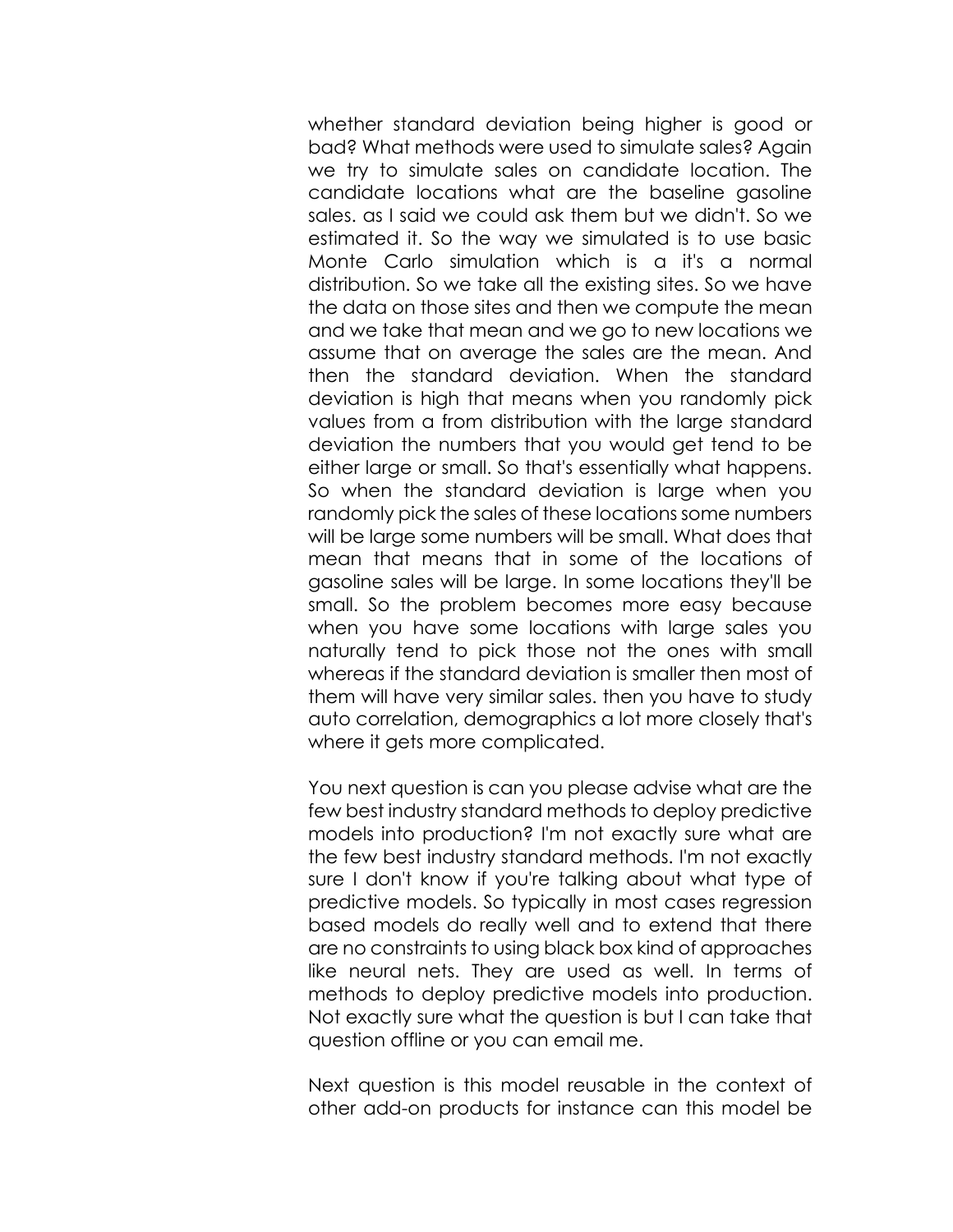used to predict which service provider a new customer would sign up for on the basis of TV sales? That's an excellent question. I think the approach is obviously reusable. You would essentially through the same steps in terms of another context like you're talking about which customers will sign up based on TV sales. Yes you can use the same approach but the data would be different obviously. You may have different types of X variables. You obviously will not have location and most likely and you may not have demographics. You may have other kinds of data. Also in terms of what prediction models work the best it may not be support vector regression. It could be something else so but the overall framework is certainly reusable.

Okay. I will be here for another few minutes to answer any further questions that may come up. Again thank you very much. I think lots of great questions. I certainly enjoyed the session. I hope you did as well and hope you got some value out of it. Again I mention one more time that seriously consider looking at the DM program I think it's an outstanding program and I think you'll benefit a lot from it. A few other questions. Okay. One question here was which test is better between Moran's I and Mantel's to check for a spatial autocorrelation? Great question. I do not know the answer to that. I have to look it up. I have a vague recollection of what the Mantel's approach is but I have to look it up. I am not exactly sure.

Great case discussed. Thank you. Another question any pricing analytics cases you came across that you can share the problem statement for? I have to look at it. I don't remember offhand but obviously pricing analytics is huge in marketing analytics. There are lots of interesting analytics applications there. Can you please throw some light on various data cleaning techniques available? Yeah I think that's as I mentioned before data cleaning is actually a very critical part of your whole predictive modeling project and in fact what people claim is that data cleaning takes up typically anywhere from 70% to 80% of the time in terms of the whole analytics. So it's an important step. Please throw some light on some various data cleaning techniques that are available. There lots of them. I think data cleaning there